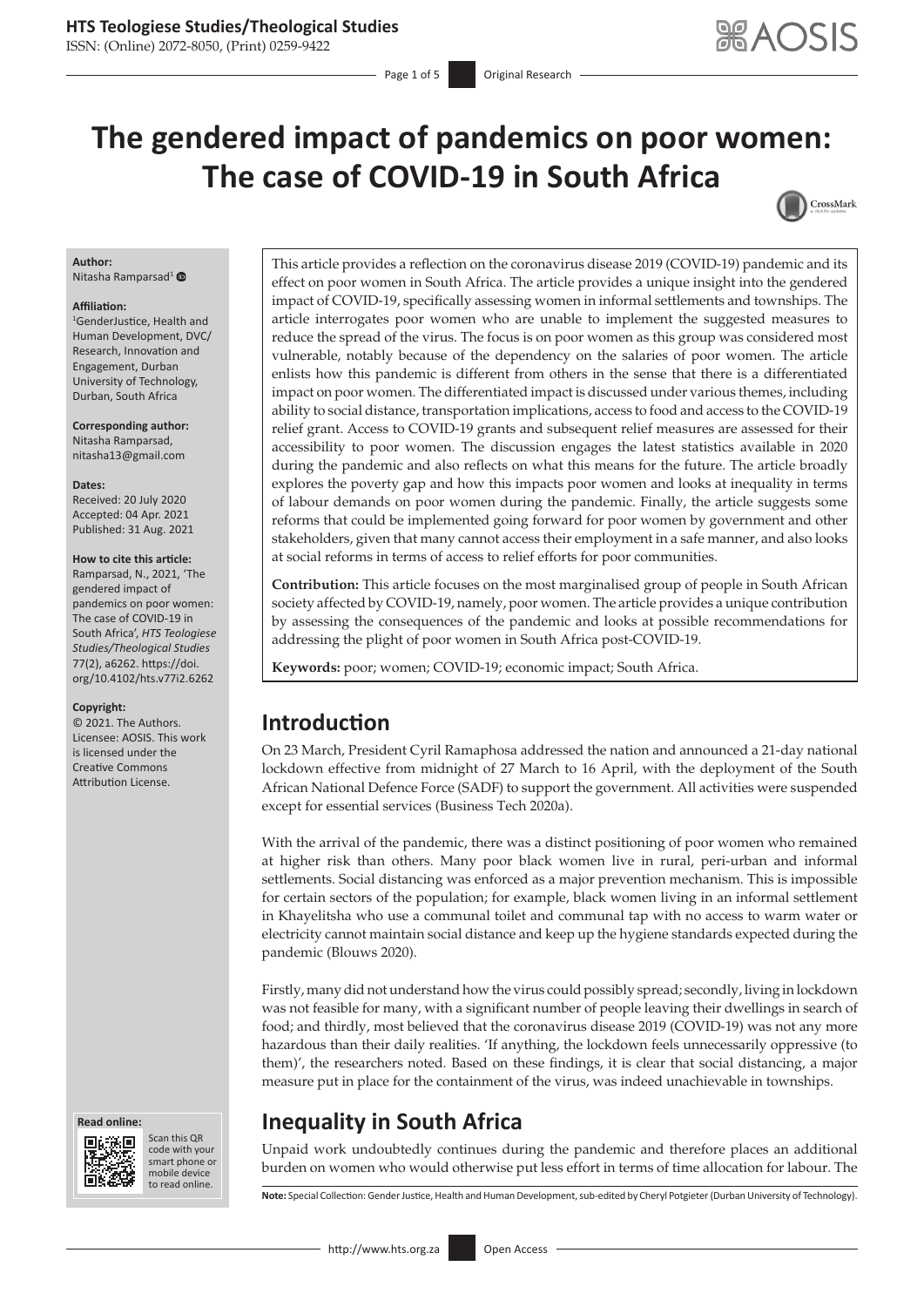labour burden on poor women is significantly more (see Roncolato & Radchenko 2016). It is important to recognise the role that patriarchy and discrimination play in how women are viewed, their contribution to the household, the economic value that their work holds and all the stereotypes that are present within our communities. We also need to recognise intersectionality and privilege, as women are not homogeneous and in a country such as South Africa, women experience discrimination in very different ways (May & Hamdulay 2019).

### **Poverty gap for women in South Africa**

The Living Conditions Survey (LCS) is part of Statistics South Africa's (Stats SA) household survey programme and provides detailed information on households' living circumstances and their income and expenditure patterns. Information from this survey was used to compile the report 'Men, Women and Children: Findings of the LCS (2014/2015)'.

The poverty gap (the distance away from the poverty line) and severity of poverty measures were larger for femaleheaded households compared with male-headed households. The proportion of women living below the Upper Bound Poverty Line (UBPL) was 16.9 percentage points more than that of households headed by men (49.9% vs. 33.0%). Almost 6 out of every 10 households headed by men (59.3%) compared with over 7 out of every 10 households headed by women (74.8%) in traditional areas were living under the UBPL.

About 91.4% of poor male-headed households were connected to electricity compared with 95.2% of poor femaleheaded households. For poor female-headed households, 69.6% had full access to water compared with 71.7% of poor male-headed households.

Notably the largest contributor to overall income inequality came from the labour market, 74% according to the survey (Stats SA 2015). Female workers earn approximately 30%



*Source*: Statistics South Africa, 2014/2015, *Findings of the Living Conditions Survey (LCS), 2014/15*, viewed 10 June 2020, from [http://www.statssa.gov.za/wp-content/](http://www.statssa.gov.za/wp-content/uploads/2019/04/data1.jpg) 2014/15, viewed 10 J<br>[uploads/2019/04/data1.jpg](http://www.statssa.gov.za/wp-content/uploads/2019/04/data1.jpg).

RSA, Republic of South Africa; LP, Limpopo province; EC, Eastern Cape; KZN, KwaZulu-Natal;<br>NW, North West; MP, Mpumalanga; NC, Northern Cape; FS, Free State; WC, Western Cape; GP, Gauteng province.

**FIGURE 1:** Labour market survey.

less, on average, than male workers. The report reveals that men are more likely to be employed and have relatively better-paying jobs compared with women.

The differences in annual mean and median expenditures by province show the reality of interprovincial inequality. Gauteng and Western Cape were better off when compared with other provinces (Figure 1). Since 2006, there has been a greater dependence on social grants and less reliance on income from the labour market in the bottom deciles. This is evident amongst poor black women who are hardest hit by the pandemic. In contrast, there was greater reliance on income from the labour market in the top deciles.

It has long been understood that in South Africa, if you are able-bodied and of working age but unemployed, there are no social security transfers for you outside of the child support grant, the value of which will be R445 per month per child as of April 2020. This vulnerable group is dependent on extended networks of people who have jobs and people who draw social grants, self-employment as observed by Elsey (2020). The Southern Africa Social Policy Research Institute estimates that if everyone who is not receiving a benefit were to be given R561 per month for three months (R561 is the food poverty line, in 2019 rands), then this would cost about R18.6 billion per month. This measure should have been considered as additional measures during the pandemic because of the loss of income for poor workers. Even so, bringing new people onto a register is a challenging prospect at the best of times. When the population is under lockdown to slow the spread of a virus, the task is absurdly difficult as explained by Elsey (2020).

Most domestic workers travel long distances to reach their place of employment and further expose themselves to the risk of infection as the public transport has deteriorated in its condition and in relation to safety. Domestic workers work in private homes, with lack of proper accountability and regulation within the private space. Employers are likely to have domestic workers stay home during this time without consideration of the necessary compensation. This will leave a large group of women and their families entirely destitute and dependent. Blouws (2020) also commented on the realities of black female farmworkers during the pandemic. Farmworkers and farmdwellers are another vulnerable group in society. They live in unhygienic conditions on farms without access to water and electricity. These are people far removed from supervision and working on private land with few resources. These persons live with weakened immune systems and pre-existing conditions because of their working environment where they are not provided with the necessary protective gear and work in far areas without ablution facilities. Visser and Ferrer (2015) discussed this at length in their assessment of the living conditions of farm workers in South Africa; these conditions make women who live and work on farms more susceptible to falling seriously ill should they contract COVID-19. These women live in close proximity and are physically unable to selfisolate from their children and families.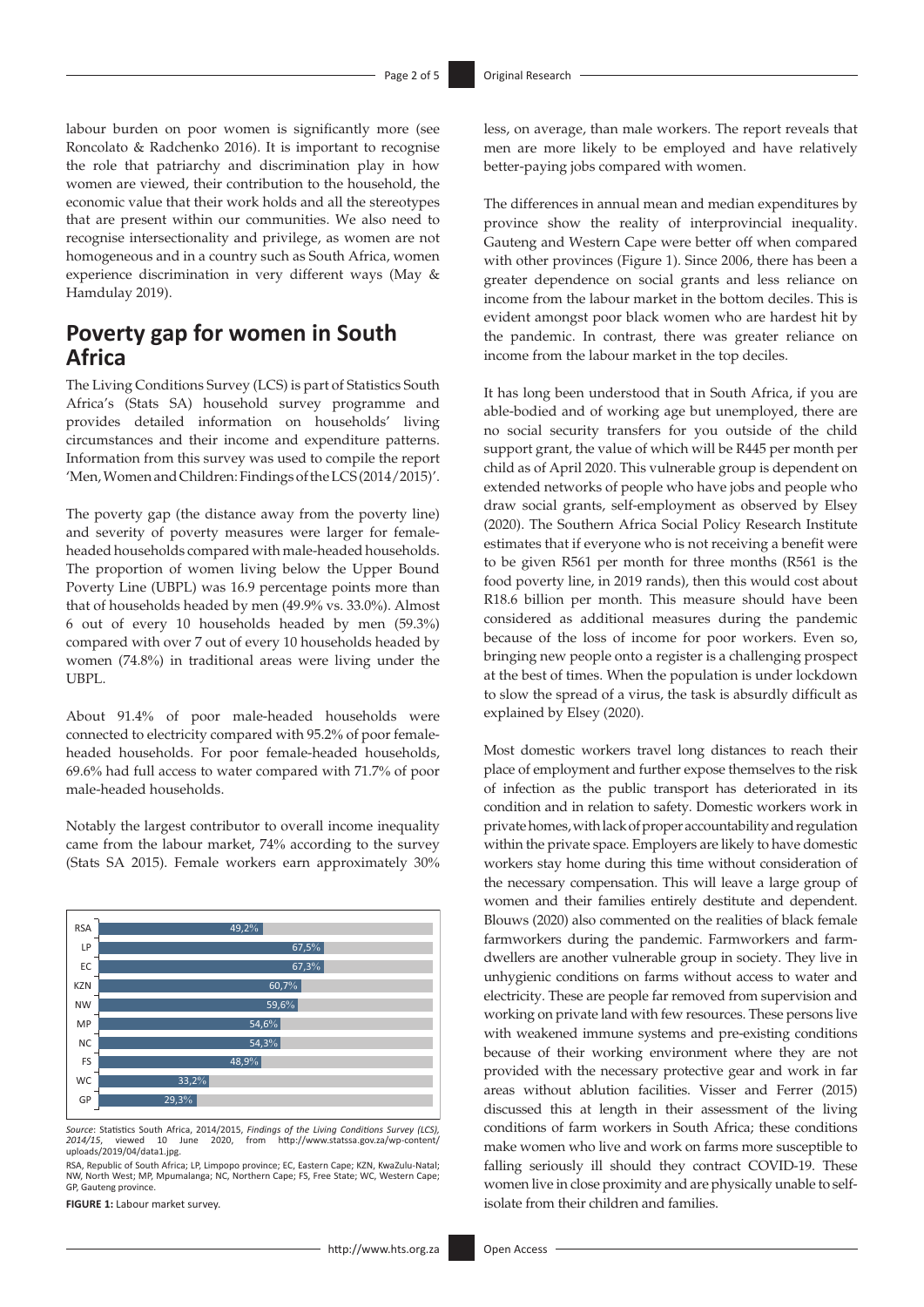The reality of social distancing is also true for small living spaces that cannot be regulated. Blouws (2020) reflected on the Cape Flats in the Western Cape and the inability of the residents to implement social distancing.

The spatial make up of the Western Cape is true for other provinces that still see the affects of apartheid in the spatial realities of communities.

### **Why is this recession different to others?**

Compared with 'regular' recessions, which affect men's employment more severely than women's employment, the employment drop related to social distancing measures has a large impact on sectors with high female employment shares. In addition, closure of schools and day care centres has massively increased childcare needs, which has a particularly large impact on working mothers (see Overseas Development Institute 2016). The effects of the crisis on poor working mothers are likely to be persistent (Alon et al. 2020). This observation is true for South Africa as we see many women in the informal labour market affected by the institution of lockdown. As stated earlier, many poor women work as domestic help and therefore could not access their employment because of the implementation of restrictions on movement.

Workers who lose jobs now forgo returns to experience and are likely to have less secure employment in the future (Jarosch 2014). The consequences are not only limited to those who lose jobs but also to those who were about to enter the labour market for the first time (Altonji, Kahn & Speer 2016). Many businesses are now becoming much more aware of the childcare needs of their employees and respond by rapidly adopting more flexible work schedules and telecommuting options. Through learning by doing and changing norms, some of these changes are likely to prove persistent. As a result, in many places mothers and fathers alike will gain flexibility in meeting the combined demands of having a career and running a family. As currently women are more exposed to these competing demands, they stand to benefit disproportionately (Alon et al. 2020).

Notably poor women, because of their participation in the informal sector do not benefit from this flexibility. Many women are forced to rely on the social grant system and the newly introduced special COVID-19 grant (SA Government, March 2020). Applications for the special COVID-19 Social Relief of Distress grant are only electronic. This creates a barrier for women who do not have access to the Internet and cannot prioritise money for data to apply for the special grant. Access to the grant was only made possible through applications via WhatsApp, SMS and email. This creates a barrier for poor women who, as stated previously, bear the brunt of the impact of COVID-19 and the subsequent lockdown measures.

The criteria also excluded many single mothers who rely on the child support grant. The grant only applied certain criteria.

Child-headed households were also excluded from the special grant; these are, as indicated earlier according to Stats SA, usually female headed. Additional requirements to access the grant include proof of residence and banking details. Many poor women live in informal settlements or in the proverbial 'back yard' accommodation. Access to proof of residence is not easily available. In addition, banking details are a luxury for poor women. Bank charges eat into already low wages and therefore many do not have formal bank accounts. The website makes room for money transfers but, again, compliance must be met with the documentation required. 'Citizens without bank accounts can also apply. In this case payment will be effected through a money transfer, once all the necessary validations have been completed' (SA Government, March 2020).

Payments for other grants were increased by the South African government to alleviate such exclusion; however, with many poor women being the only breadwinners, the additional access to the COVID-19 grant would have made an impact on the income of their households. These grants could have added value from the beginning of the pandemic and perhaps could have had a greater effect during the hardest lockdown level, level 5.

## **What else can be done to support poor households?**

The lockdown excludes informal food vendors as essential services. Researchers at the Institute for Poverty, Land and Agrarian Studies (PLAAS) revealed that up to 70% of households in townships usually source food from informal vendors. The South African government has, as stated earlier, provided relief funds; the R500bn COVID-19 financial support package presented to minimise the pandemic's socio-economic impact and to ensure food security during the lockdown phase illustrates comprehensive disaster management planning. The self-employed are hard hit by the lockdown. Apart from a reference to spaza shops, the early directives shut down all informal trade, even trade in food and basic necessities. Street food traders alone support an estimated 500 000 livelihoods nationally and account for 40% of the informal township economy (Elsey 2020).

It is most unfortunate that, with regard to social services, including the aspect of food security, there has been a major mismatch between policy intent and implementation capacity. The systemic weaknesses residing in those who were assigned the responsibility to disseminate social services have resulted not only in poor control and management of such resources, but, more importantly, in thousands of people not being able to access the well-intended support measures timely, thereby often going hungry (Fourie 2020). Widely reported corruption regarding food parcels erodes the confidence of the poor. Linked to the high poverty rates are that of unemployment. Unemployment stood at 6.7 million at the end of 2019. It is unpleasant to note that unemployment increased by almost 10% or 587 000 individuals over the last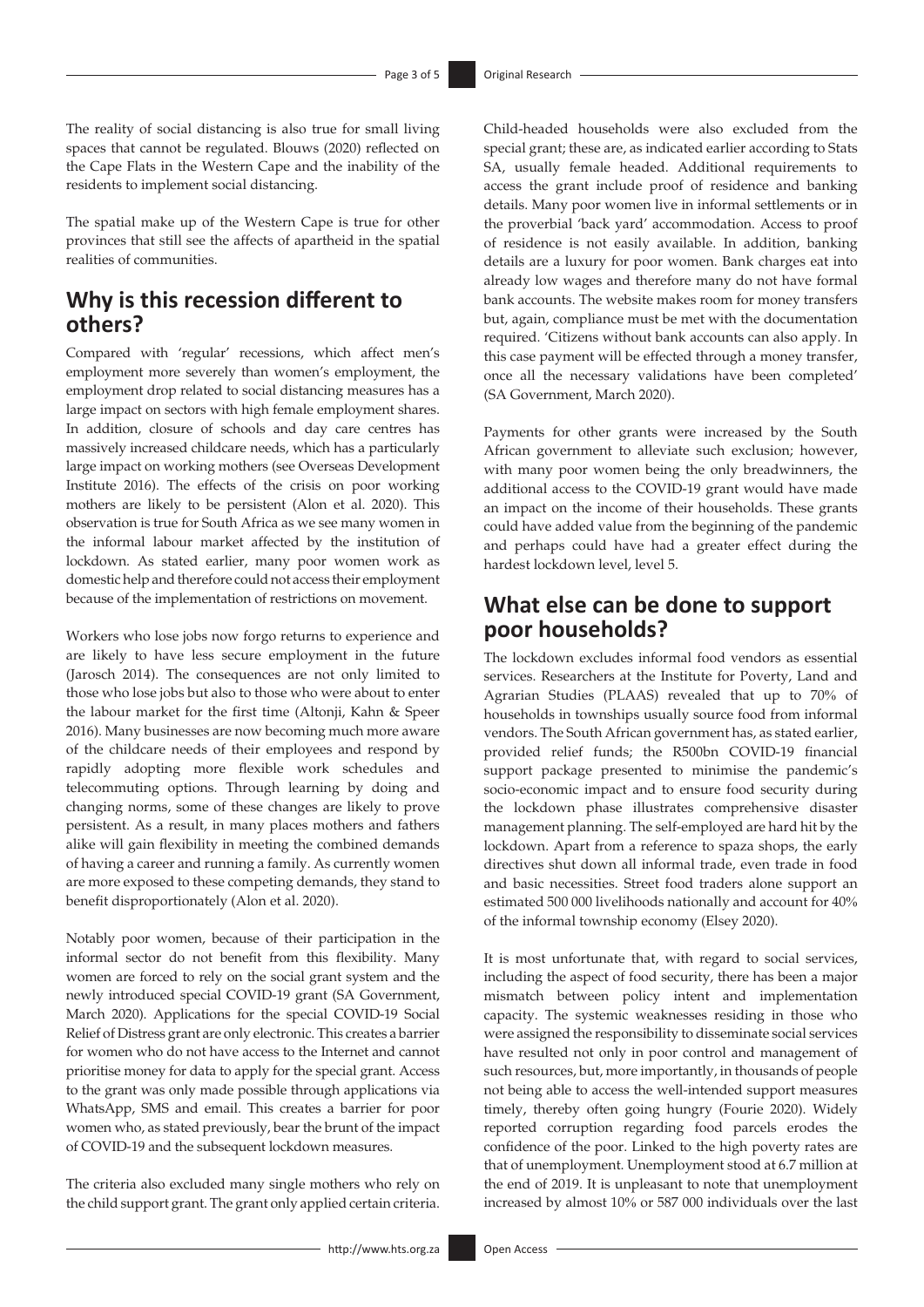year. The lockdown is likely to accelerate this trend significantly. In addition to the 6.7 million unemployed, a further 2.86 million people were classified as discouraged work seekers. This refers to those aged from 15 to 65 years who want to work, but have given up looking for work. Under the expanded definition of unemployment, they are also classified as unemployed (Elsey 2020).

The PLAAS (2020) provides some excellent insight into food dynamics for the poor at this time and offers sensible ideas about measures that talk about food security during the national lockdown.

As a result of the non-availability of certain products under the lockdown rules, such as alcohol and cigarettes, gangsterism emerged, especially amongst vulnerable groups (McLaggan 2020). The emergence of gangsterism for products that cannot be attained also creates an unsafe environment for poorer households. The constructive contribution of some gang leaders is not a new phenomenon. In the 1980s, for example, there had been instances when gang leaders agreed to truces to contain retaliatory murders or had prioritised protecting communities and even political activists from the apartheid police. Hence, seeing gangs coming to the fore to fill the gaps left by policy implementation failures is not unexpected.

Domestic violence has increased significantly during COVID-19 and whilst measures have been put in place in terms of relief and safe houses for women, active policing is needed to ensure the safety of women (Tolmay & Morna 2020). A woman who is experiencing domestic violence from a partner whom she is financially dependent on, whilst carrying out unpaid care work, is reluctant to seek help against her partner because she will be left financially vulnerable once separated.

### **Conclusion and recommendations**

Structural discrimination that is present in our homes, communities and places of work all contribute to the lack of recognition assigned to women's unpaid care work. Discrimination within the current economic value chain leads to men being paid more than women in the labour market outside of their homes, leaving women dependent on their male counterparts within their family units for their financial well-being, whilst they carry out unpaid care work. Through this dependence, women become vulnerable to poverty. It is clear that black women in South Africa represent the largest group in terms of those experiencing extreme poverty and those most affected by COVID-19 and the impact of the subsequent measures to contain the virus. With the arrival of the pandemic, there was a distinct positioning of poor women that remained at higher risk than others. Many poor black women live in rural, peri-urban and informal settlements. Social distancing was enforced as a major prevention mechanism. Compared with 'regular' recessions, which affect men's employment more severely than women's employment, the employment drop related to social

distancing measures has a large impact on sectors with high female employment shares. In addition, closure of schools and daycare centres has massively increased childcare needs, which has a particularly large impact on working mothers. The effects of the crisis on working mothers are likely to be persistent because of high returns to experience in the labour market.

It is observed that the state has undertaken various measures to assist the poor; however, some recommendations are suggested to further strengthen the support currently put in place:

- During the next phases of lockdown it is recommended that the COVID-19 grant compliance measures should be reduced to remove the requisite for banking details and proof of residence. This relaxation will allow those with valid identity and valid refugee and asylum seeking evidence to access the COVID-19 grant and thus assist poor women in increasing their monthly income.
- Noting that relief measures for access to water and sanitation have been provided to informal settlements, the state must endeavour to provide more sponsored masks and sanitiser to the most vulnerable and extend this offering to sponsored cleaning products such as bleach to assist poor women who have several burdens during COVID-19.
- Increasing free healthcare to the most vulnerable by taking healthcare to the people, this currently exists in the form of hospitals for those who have COVID-19; however, many poor women rely on free clinics to attain medication and treat themselves and their children. Going to such institutions during the pandemic increases their exposure. This burden could be lessened by availing of healthcare in communities to prevent rather than treat the pandemic. In South Africa, we have placed an enormous burden on community healthcare workers to address the gaps in our healthcare system when dealing with the human immunodeficiency virus and acquired immunodeficiency syndrome (HIV/AIDS) pandemic. These women are at the front line of performing care work without recognition and proper remuneration.
- Allowing for commerce in the informal sector such as vendors will also assist in providing much needed accessible food to poorer households. This can be done by maintaining social distancing as has been implemented in other parts of the world.
- Finally, stricter controls for aid being given to the poor, corruption is widely reported and therefore must be addressed so that relief aid actually reaches the people who are intended to receive this. There is further pressure on the livelihoods of poor households; these stricter controls also impact their ability to access food and basic necessities closer to home. The food aid therefore must reach poor communities as a matter of priority.